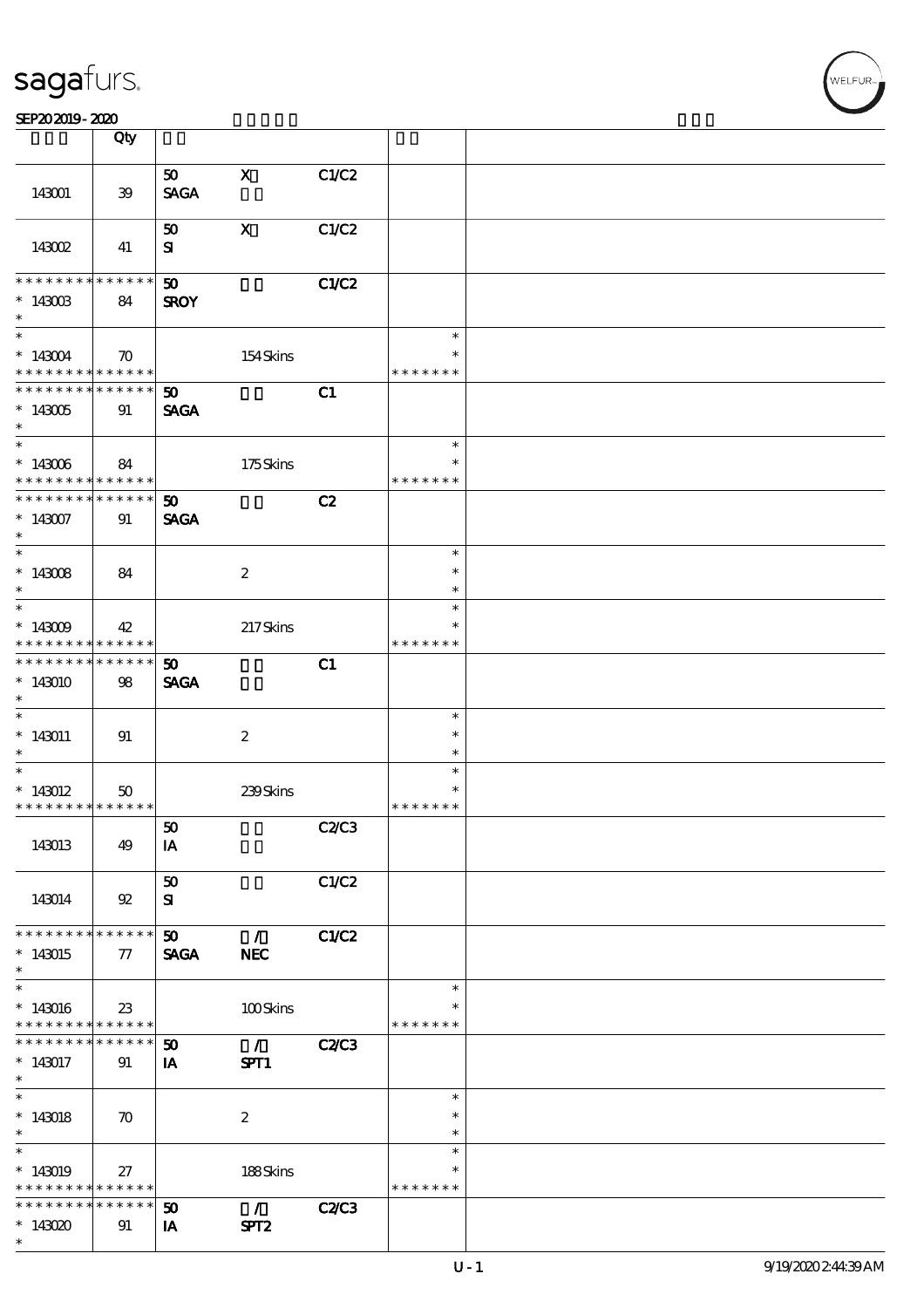|                                                                 | Qty                   |                                            |                  |       |                                   |  |
|-----------------------------------------------------------------|-----------------------|--------------------------------------------|------------------|-------|-----------------------------------|--|
| $\ast$                                                          |                       | 50                                         | $\mathcal{L}$    | C2C3  | $\ast$                            |  |
| $* 143021$<br>* * * * * * * *                                   | 61<br>* * * * * *     | IA                                         | SPT <sub>2</sub> |       | $\ast$<br>* * * * * * *           |  |
| 143022                                                          | 74                    | 50<br>${\bf s}$                            | $\mathcal{L}$    | C1/C2 |                                   |  |
| * * * * * * * *<br>$*143023$<br>$\ast$                          | $* * * * * * *$<br>77 | $\boldsymbol{\mathfrak{D}}$<br><b>SROY</b> |                  | C1/C2 |                                   |  |
| $*$<br>$* 143024$<br>* * * * * * * * <mark>* * * * * *</mark>   | 24                    |                                            | 101 Skins        |       | $\ast$<br>$\ast$<br>* * * * * * * |  |
| * * * * * * * * * * * * * * *<br>$*143025$<br>$\ast$            | 91                    | 50 <sub>2</sub><br><b>SAGA</b>             |                  | C2    |                                   |  |
| $*$<br>$*143026$<br>$\ast$                                      | 84                    |                                            | $\boldsymbol{2}$ |       | $\ast$<br>$\ast$<br>$\ast$        |  |
| $\overline{\phantom{0}}$<br>$* 143027$<br>$\ast$                | 84                    |                                            | 3                |       | $\ast$<br>$\ast$<br>$\ast$        |  |
| $\overline{\phantom{0}}$<br>$*143028$<br>* * * * * * * *        | 72<br>* * * * * *     |                                            | 331 Skins        |       | $\ast$<br>*<br>* * * * * * *      |  |
| * * * * * * * *<br>* $143029$<br>$\ast$                         | $******$<br>98        | 50<br><b>SAGA</b>                          |                  | C1    |                                   |  |
| $\overline{\ast}$<br>$*143000$<br>$\ast$                        | 91                    |                                            | $\boldsymbol{2}$ |       | $\ast$<br>$\ast$<br>$\ast$        |  |
| $\ast$<br>$* 143031$<br>* * * * * * * *                         | 61<br>$* * * * * * *$ |                                            | 250Skins         |       | $\ast$<br>$\ast$<br>* * * * * * * |  |
| * * * * * * * * <mark>*</mark><br>$*143032$<br>$\ast$           | $******$<br>98        | 50<br><b>SAGA</b>                          |                  | C2    |                                   |  |
| $\overline{\mathbf{r}}$<br>$*143033$<br>$\ast$                  | 77                    |                                            | $\boldsymbol{2}$ |       | $\ast$<br>$\ast$<br>$\ast$        |  |
| $\ast$<br>$* 143034$<br>* * * * * * * *                         | $23\,$<br>* * * * * * |                                            | 198Skins         |       | $\ast$<br>*<br>* * * * * * *      |  |
| 143035                                                          | 54                    | 50<br>IA                                   |                  | C2C3  |                                   |  |
| * * * * * * * *<br>$*143036$<br>$\ast$                          | * * * * * *  <br>84   | 50<br>$\mathbf{S}$                         |                  | C1/C2 |                                   |  |
| $\ast$<br>$*143037$<br>* * * * * * * * <mark>* * * * * *</mark> | $23\,$                |                                            | 107Skins         |       | $\ast$<br>* * * * * * *           |  |
| 143038                                                          | 59                    | 50<br><b>SROY</b>                          |                  | C1/C2 |                                   |  |
| 143039                                                          | 42                    | 50<br><b>SAGA</b>                          | <b>NEC</b>       | C1/C2 |                                   |  |
| 143040                                                          | 65                    | $\boldsymbol{\mathfrak{D}}$<br><b>SAGA</b> |                  | C1/C2 |                                   |  |

.<br>NELFUR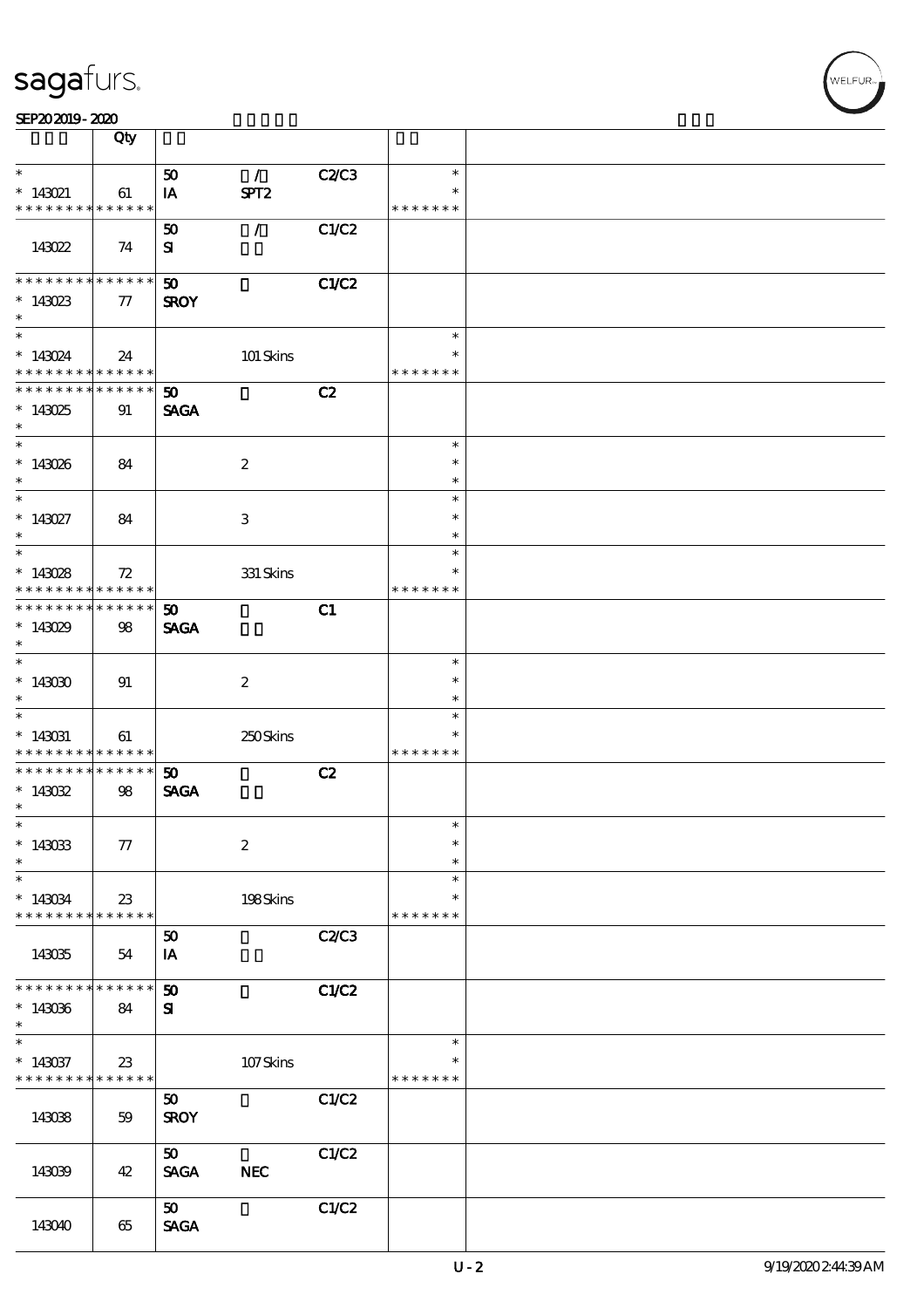| <b>saga</b> furs. |
|-------------------|
|-------------------|

#### $S$ EP20 2019 - 2020  $\overline{S}$  Obv

|                                          | Qty                   |                                |                         |       |               |  |
|------------------------------------------|-----------------------|--------------------------------|-------------------------|-------|---------------|--|
|                                          |                       |                                |                         | C3    |               |  |
| 143041                                   | 42                    | 50 <sub>1</sub><br><b>SAGA</b> |                         |       |               |  |
|                                          |                       |                                |                         |       |               |  |
| * * * * * * * * <mark>* * * * * *</mark> |                       | 50 <sub>o</sub>                |                         | C1/C2 |               |  |
| $*143042$<br>$\ast$                      | 98                    | <b>SAGA</b>                    |                         |       |               |  |
| $*$                                      |                       |                                |                         |       | $\ast$        |  |
| $*143043$                                | 25                    |                                | 123Skins                |       | $\ast$        |  |
| * * * * * * * * <mark>* * * * * *</mark> |                       |                                |                         |       | * * * * * * * |  |
|                                          |                       | 50                             |                         | C2C3  |               |  |
| 143044                                   | $\boldsymbol{\omega}$ | IA                             | SPT1                    |       |               |  |
|                                          |                       |                                |                         |       |               |  |
|                                          |                       | 50                             |                         | C2C3  |               |  |
| 143045                                   | 41                    | IA                             | SPT <sub>2</sub>        |       |               |  |
|                                          |                       |                                |                         |       |               |  |
|                                          |                       | $\pmb{\mathfrak{D}}$           |                         | C1/C2 |               |  |
| 143046                                   | 63                    | ${\bf s}$                      |                         |       |               |  |
|                                          |                       |                                |                         |       |               |  |
|                                          |                       | ${\bf 50}$                     |                         | C1/C2 |               |  |
| 143047                                   | ${\bf 36}$            | ${\bf s}$                      |                         |       |               |  |
|                                          |                       |                                |                         |       |               |  |
|                                          |                       | ${\bf 50}$                     |                         | C2C3  |               |  |
| 143048                                   | ${\bf 38}$            | $\mathbf{B}$                   | SPT1                    |       |               |  |
|                                          |                       |                                |                         |       |               |  |
|                                          |                       | $\boldsymbol{\mathfrak{D}}$    | $\mathbf{x}$            | C1/C2 |               |  |
| 143049                                   | 88                    | $\operatorname{\mathsf{SAGA}}$ |                         |       |               |  |
|                                          |                       |                                |                         |       |               |  |
|                                          |                       | 50 <sub>1</sub>                | $\mathbf{x}$            | C1/C2 |               |  |
|                                          |                       |                                |                         |       |               |  |
| 143050                                   | 53                    | <b>SAGA</b>                    |                         |       |               |  |
|                                          |                       |                                |                         |       |               |  |
|                                          |                       | 50                             | $\mathbf{X}$            | C2C3  |               |  |
| 143051                                   | 41                    | IA                             | SPT1                    |       |               |  |
|                                          |                       |                                |                         |       |               |  |
|                                          |                       | 50                             | $\mathbf{X}$            | C2C3  |               |  |
| 143052                                   | $\mathfrak{B}$        | IA                             | SPT <sub>2</sub>        |       |               |  |
|                                          |                       |                                |                         |       |               |  |
|                                          |                       | $\vert$ 50                     | $\overline{\mathbf{X}}$ | C1/C2 |               |  |
| 143053                                   | 51                    | ${\bf s}$                      |                         |       |               |  |
|                                          |                       |                                |                         |       |               |  |
|                                          |                       | 50                             | $\boldsymbol{\alpha}$   | C2C3  |               |  |
| 143054                                   | 81                    | IA                             | SPT <sub>2</sub>        |       |               |  |
|                                          |                       |                                |                         |       |               |  |
|                                          |                       | $\boldsymbol{\omega}$          |                         | C1    |               |  |
| 143055                                   | 94                    | <b>SROY</b>                    |                         |       |               |  |
|                                          |                       |                                |                         |       |               |  |
| * * * * * * * *                          | ******                | $\boldsymbol{\omega}$          |                         | C2    |               |  |
| $*143056$                                | 77                    | <b>SROY</b>                    |                         |       |               |  |
| $\ast$                                   |                       |                                |                         |       |               |  |
| $\ast$                                   |                       |                                |                         |       | $\ast$        |  |
| $*143057$                                | $22\,$                |                                | 99Skins                 |       | $\ast$        |  |
| * * * * * * * *                          | * * * * * *           |                                |                         |       | * * * * * * * |  |
| * * * * * * *                            | * * * * * *           | $\boldsymbol{\omega}$          |                         | C1    |               |  |
| $*143058$                                | 98                    | <b>SAGA</b>                    |                         |       |               |  |
| $\ast$                                   |                       |                                |                         |       |               |  |
| $\ast$                                   |                       |                                |                         |       | $\ast$        |  |
| $*143059$                                |                       |                                |                         |       | $\ast$        |  |
| $\ast$                                   | 91                    |                                | $\boldsymbol{2}$        |       | $\ast$        |  |
| $\ast$                                   |                       |                                |                         |       | $\ast$        |  |
|                                          |                       |                                |                         |       | $\ast$        |  |
| $*143000$                                | 91                    |                                | 280Skins                |       |               |  |
| * * * * * * * *                          | * * * * * *           |                                |                         |       | * * * * * * * |  |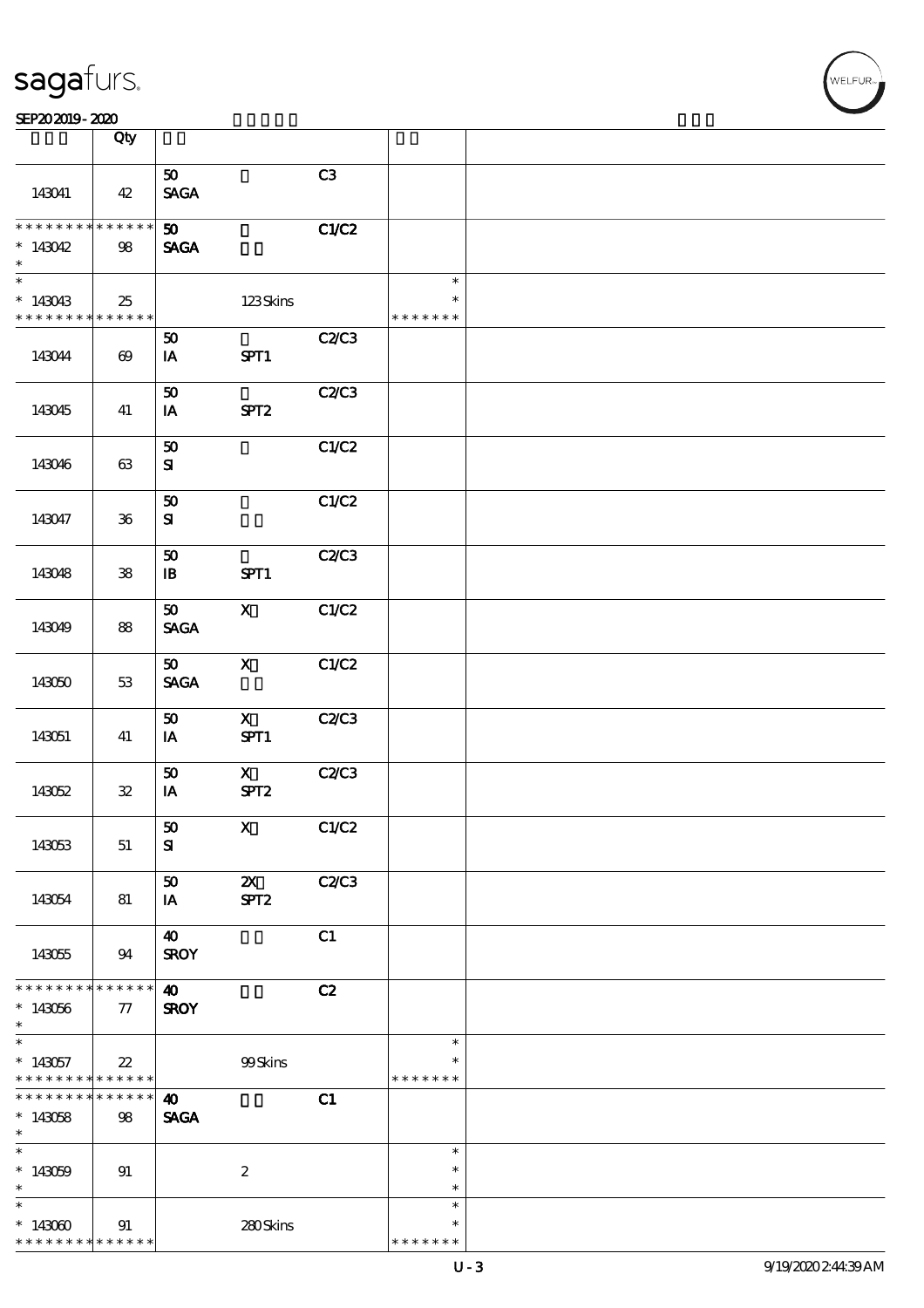| SEP202019-2020 |  |  |
|----------------|--|--|
|----------------|--|--|

|                                                   | Qty                                       |                                       |                                   |              |                                   |  |
|---------------------------------------------------|-------------------------------------------|---------------------------------------|-----------------------------------|--------------|-----------------------------------|--|
| * * * * * * * *<br>$* 143061$<br>$\ast$           | * * * * * *<br>98                         | $\boldsymbol{\omega}$<br><b>SAGA</b>  |                                   | C2           |                                   |  |
| $\overline{\ast}$<br>$*143062$<br>$\ast$          | 91                                        |                                       | $\boldsymbol{2}$                  |              | $\ast$<br>$\ast$<br>$\ast$        |  |
| $\overline{\ast}$<br>$*143063$<br>* * * * * * * * | 91<br>* * * * * *                         |                                       | 280Skins                          |              | $\ast$<br>$\ast$<br>* * * * * * * |  |
| * * * * * * *<br>$*143064$<br>$\ast$              | * * * * * *<br>91                         | $\boldsymbol{\omega}$<br><b>SAGA</b>  |                                   | C2           |                                   |  |
| $\overline{\ast}$<br>$*143065$<br>* * * * * * * * | $\boldsymbol{\mathcal{Z}}$<br>* * * * * * |                                       | 113Skins                          |              | $\ast$<br>$\ast$<br>* * * * * * * |  |
| * * * * * * * *<br>$*143066$<br>$\ast$            | * * * * * *<br>91                         | $\boldsymbol{\omega}$<br>IA           | SPT1                              | <b>C2/C3</b> |                                   |  |
| $\ast$<br>$*143067$<br>* * * * * * * *            | 26<br>******                              |                                       | 117Skins                          |              | $\ast$<br>$\ast$<br>* * * * * * * |  |
| 143068                                            | 58                                        | $\boldsymbol{\omega}$<br>IA           |                                   | C2C3         |                                   |  |
| 143069                                            | 77                                        | $\boldsymbol{\omega}$<br>${\bf s}$    |                                   | C2C3         |                                   |  |
| 143070                                            | 50                                        | $\boldsymbol{\omega}$<br>$\mathbf{B}$ | SPT1                              | <b>C2/C3</b> |                                   |  |
| 143071                                            | 43                                        | $\boldsymbol{\omega}$<br><b>SROY</b>  | $\mathcal{L}$                     | C1/C2        |                                   |  |
| * * * * * * *<br>$* 143072$<br>$\ast$             | * * * * * *<br>84                         | $\boldsymbol{\omega}$<br><b>SAGA</b>  | $\mathcal{T}$<br>NEC              | C1/C2        |                                   |  |
| $\ast$<br>$*143073$<br>* * * * * * * *            | 27<br>$* * * * * * *$                     |                                       | $111$ Skins                       |              | $\ast$<br>$\ast$<br>* * * * * * * |  |
| 143074                                            | 46                                        | $\boldsymbol{\omega}$<br><b>SAGA</b>  | $\mathcal{L}$                     | C3           |                                   |  |
| 143075                                            | 97                                        | $\boldsymbol{\omega}$<br>IA           | $\mathcal{L}$<br>SPT <sub>2</sub> | <b>C2/C3</b> |                                   |  |
| 143076                                            | 67                                        | $\boldsymbol{40}$<br><b>SROY</b>      |                                   | C1           |                                   |  |
| * * * * * * * *<br>$* 143077$<br>$*$              | * * * * * *<br>77                         | $\boldsymbol{\omega}$<br><b>SROY</b>  |                                   | C2           |                                   |  |
| $*$<br>$*143078$<br>* * * * * * * *               | $22\,$<br>* * * * * *                     |                                       | 99Skins                           |              | $\ast$<br>* * * * * * *           |  |
| * * * * * * *<br>$\ast$<br>$*143079$<br>$\ast$    | $* * * * * * *$<br>91                     | $\boldsymbol{\omega}$<br><b>SAGA</b>  |                                   | C1           |                                   |  |
| $\ast$<br>$*143080$<br>* * * * * * * *            | $30^{\circ}$<br>* * * * * *               |                                       | $121$ Skins                       |              | $\ast$<br>∗<br>* * * * * * *      |  |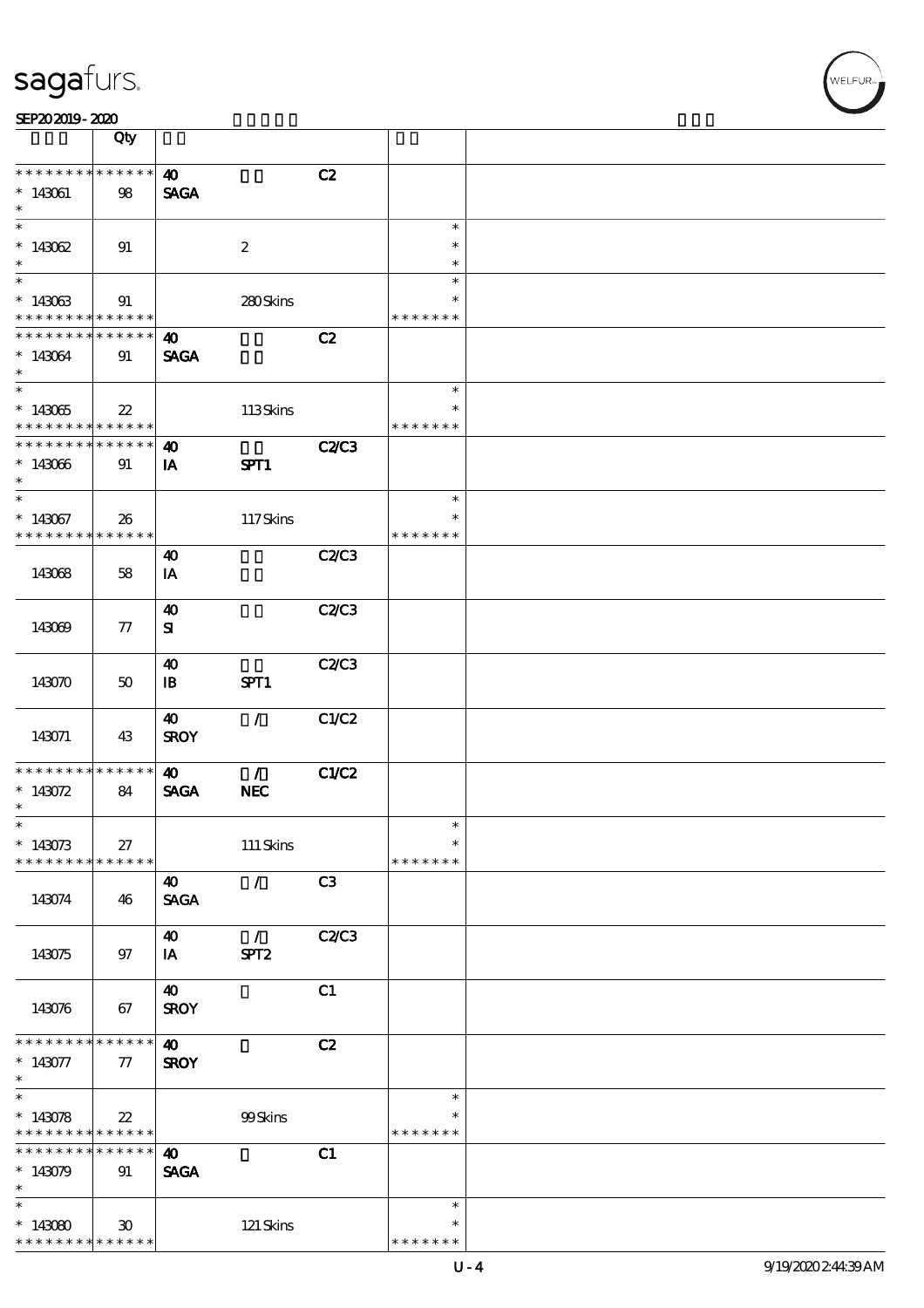#### $\frac{\text{SEP202019 - 2020}}{\text{S}}$

|                                                                            | Qty                   |                                                                        |       |                                   |  |
|----------------------------------------------------------------------------|-----------------------|------------------------------------------------------------------------|-------|-----------------------------------|--|
| * * * * * * * *<br>$* 143081$<br>$\ast$                                    | $* * * * * * *$<br>98 | $\boldsymbol{\omega}$<br><b>SAGA</b>                                   | C2    |                                   |  |
| $\overline{\phantom{0}}$<br>$*143082$<br>$\ast$                            | 91                    | $\boldsymbol{2}$                                                       |       | $\ast$<br>$\ast$<br>$\ast$        |  |
| $*143083$<br>$\ast$                                                        | 91                    | 3                                                                      |       | $\ast$<br>$\ast$<br>$\ast$        |  |
| $*143084$<br>$\ast$                                                        | 91                    | $\overline{\mathbf{4}}$                                                |       | $\ast$<br>$\ast$<br>$\ast$        |  |
| $\overline{\phantom{0}}$<br>$*143085$<br>$*$                               | 91                    | $\mathbf{5}$                                                           |       | $\ast$<br>$\ast$<br>$\ast$        |  |
| $\overline{\phantom{0}}$<br>$*143086$<br>$\ast$                            | 91                    | $\boldsymbol{6}$                                                       |       | $\ast$<br>$\ast$<br>$\ast$        |  |
| $\ast$<br>$*143087$<br>$\ast$                                              | $\boldsymbol{\pi}$    | $\tau$                                                                 |       | $\ast$<br>$\ast$<br>$\ast$        |  |
| $*143088$<br>* * * * * * * *                                               | 26<br>* * * * * * *   | 649Skins                                                               |       | $\ast$<br>$\ast$<br>* * * * * * * |  |
| * * * * * * * *<br>$*143089$<br>$\ast$                                     | $******$<br>105       | $\boldsymbol{\omega}$<br><b>SAGA</b>                                   | C1    |                                   |  |
| $\overline{\ast}$<br>$*143000$<br>* * * * * * * * <mark>* * * * * *</mark> | 97                    | 202Skins                                                               |       | $\ast$<br>$\ast$<br>* * * * * * * |  |
| * * * * * * * * * * * * * * *<br>$*143091$<br>$\ast$                       | 98                    | 40<br>IA<br>SPT1                                                       | C1/C2 |                                   |  |
| $* 143092$<br>* * * * * * * * <mark>* * * * * * *</mark>                   | 28                    | 126Skins                                                               |       | $\ast$<br>$\ast$<br>* * * * * * * |  |
| 143093                                                                     | 101                   | $\boldsymbol{\omega}$<br>${\bf s}$                                     | C2C3  |                                   |  |
| 143094                                                                     | 79                    | $\boldsymbol{\omega}$<br>$\mathcal{L}$<br>IA                           | C2C3  |                                   |  |
| 143095                                                                     | 42                    | $\boldsymbol{\omega}$<br>$\mathcal{L}$<br>SPT1<br>$\mathbf{B}$         | C2/C3 |                                   |  |
| 143096                                                                     | 44                    | $\mathcal{L}$<br>$\boldsymbol{40}$<br>SPT <sub>2</sub><br>$\mathbf{B}$ | C2/C3 |                                   |  |
| 143097                                                                     | 45                    | $\mathcal{T}$<br>$\boldsymbol{\omega}$<br>$\mathbf{B}$                 | C2C3  |                                   |  |
| 143098                                                                     | 75                    | $\boldsymbol{\omega}$<br><b>SROY</b>                                   | C1/C2 |                                   |  |
| * * * * * * *<br>$*143099$<br>$\ast$                                       | $* * * * * * *$<br>98 | $\boldsymbol{\omega}$<br><b>SAGA</b>                                   | C1    |                                   |  |
| $\overline{\ast}$<br>$*143100$<br>$\ast$                                   | 84                    | $\boldsymbol{z}$                                                       |       | $\ast$<br>$\ast$<br>$\ast$        |  |

 $\overline{\mathsf{T}}$ 

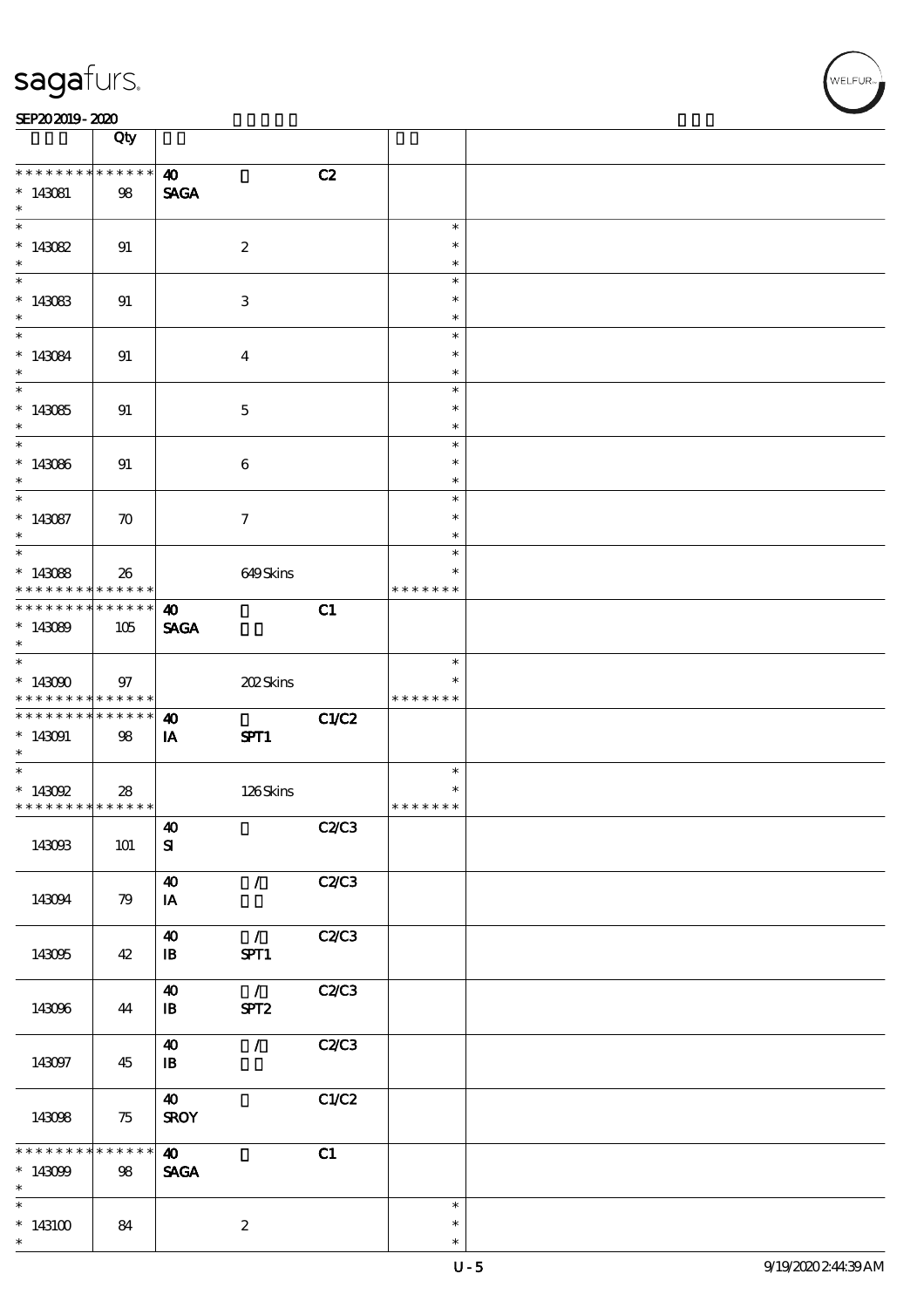|                                                                              | Qty                    |                                            |                                |       |                                   |  |
|------------------------------------------------------------------------------|------------------------|--------------------------------------------|--------------------------------|-------|-----------------------------------|--|
| $\ast$                                                                       |                        | $\boldsymbol{\omega}$                      |                                | C1    | $\ast$                            |  |
| $*143101$<br>* * * * * * * *                                                 | 26<br>* * * * * *      | <b>SAGA</b>                                |                                |       | $\ast$<br>* * * * * * *           |  |
| 143102                                                                       | 76                     | 40<br><b>SAGA</b>                          |                                | C1    |                                   |  |
| 143103                                                                       | 62                     | 40<br><b>SAGA</b>                          |                                | C2    |                                   |  |
| 143104                                                                       | 56                     | $\boldsymbol{\omega}$<br>IA                | SPT <sub>2</sub>               | C2/C3 |                                   |  |
| 143105                                                                       | 53                     | 40<br>${\bf s}$                            |                                | C2/C3 |                                   |  |
| 143106                                                                       | 54                     | $\boldsymbol{\omega}$<br><b>SAGA</b>       | $\boldsymbol{X}$<br><b>NEC</b> | C1/C2 |                                   |  |
| * * * * * * * *<br>$*143107$<br>$\ast$                                       | * * * * * *<br>91      | 40<br><b>SAGA</b>                          | $\mathbf{x}$                   | C1/C2 |                                   |  |
| $\overline{\ast}$<br>$*143108$<br>* * * * * * * *                            | $22\,$<br>* * * * * *  |                                            | 113Skins                       |       | $\ast$<br>$\ast$<br>* * * * * * * |  |
| 143109                                                                       | 42                     | 40<br><b>SAGA</b>                          | $X$ / $ZX$                     | C1/C2 |                                   |  |
| 143110                                                                       | 47                     | $\boldsymbol{\omega}$<br>IA                | $X \, /ZX$<br>SPT1             | C2/C3 |                                   |  |
| 143111                                                                       | 56                     | 40<br>IA                                   | X / ZX<br>SPT <sub>2</sub>     | C2C3  |                                   |  |
| 143112                                                                       | 83                     | $\boldsymbol{\omega}$<br>${\bf s}$         | $X$ / $ZX$                     | C2C3  |                                   |  |
| 143113                                                                       | $35\,$                 | $\boldsymbol{\omega}$<br>$\mathbf{B}$      | X /2X C2/C3<br>SPT1            |       |                                   |  |
| 143114                                                                       | 49                     | $\boldsymbol{40}$<br><b>SAGA</b>           | $\boldsymbol{\alpha}$          | C1/C2 |                                   |  |
| 143115                                                                       | 96                     | $\boldsymbol{\mathfrak{D}}$<br><b>SROY</b> |                                | C1/C2 |                                   |  |
| 143116                                                                       | 66                     | $\boldsymbol{\mathfrak{D}}$<br><b>SAGA</b> | <b>NEC</b>                     | C1/C2 |                                   |  |
| * * * * * * * *<br>$* 143117$<br>$\ast$                                      | * * * * * *<br>105     | $\infty$<br><b>SAGA</b>                    |                                | C1    |                                   |  |
| $\overline{\ast}$<br>$*143118$<br>* * * * * * * * <mark>* * * * * * *</mark> | 97                     |                                            | 202Skins                       |       | $\ast$<br>* * * * * * *           |  |
| * * * * * * * *<br>$*143119$<br>$\ast$                                       | $* * * * * * *$<br>105 | $\infty$<br><b>SAGA</b>                    |                                | C2    |                                   |  |
| * $143120$<br>$\ast$                                                         | 98                     |                                            | $\boldsymbol{z}$               |       | $\ast$<br>$\ast$<br>$\ast$        |  |

 $\overline{\mathsf{T}}$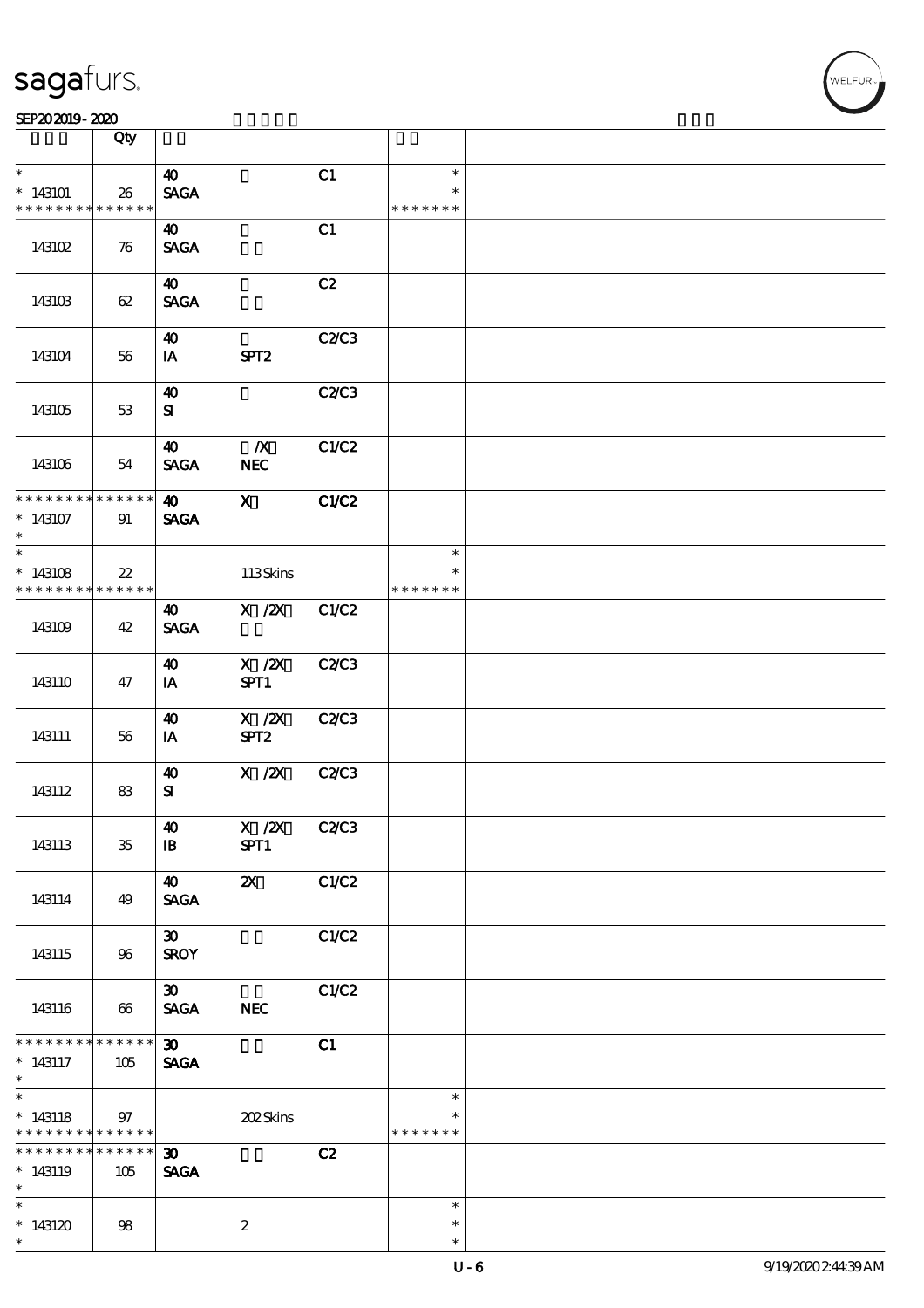|                                                         | Qty         |                                            |                  |              |                         |  |
|---------------------------------------------------------|-------------|--------------------------------------------|------------------|--------------|-------------------------|--|
| $\ast$                                                  |             |                                            |                  |              | $\ast$                  |  |
| $*$ 143121                                              | 98          | $\boldsymbol{\mathfrak{D}}$<br><b>SAGA</b> |                  | C2           | $\ast$                  |  |
| $\ast$                                                  |             |                                            |                  |              | $\ast$                  |  |
| $\ast$                                                  |             |                                            |                  |              | $\ast$                  |  |
| $*143122$<br>* * * * * * * * <mark>* * * * * *</mark> * | 89          |                                            | 300Skins         |              | $\ast$<br>* * * * * * * |  |
|                                                         |             | $\boldsymbol{\mathfrak{D}}$                |                  | C3           |                         |  |
| 143123                                                  | 47          | <b>SAGA</b>                                |                  |              |                         |  |
| * * * * * * * *                                         | * * * * * * | $\boldsymbol{\mathfrak{D}}$                |                  | C2           |                         |  |
| $*143124$                                               | 112         | <b>SAGA</b>                                |                  |              |                         |  |
| $\ast$                                                  |             |                                            |                  |              |                         |  |
| $\ast$                                                  |             |                                            |                  |              | $\ast$<br>$\ast$        |  |
| $*143125$<br>$\ast$                                     | 105         |                                            | $\boldsymbol{2}$ |              | $\ast$                  |  |
| $\overline{\ast}$                                       |             |                                            |                  |              | $\ast$                  |  |
| $*143126$                                               | 111         |                                            | 328Skins         |              | $\ast$                  |  |
| * * * * * * * * * * * * * *                             |             |                                            |                  |              | * * * * * * *           |  |
| 143127                                                  | 54          | $\boldsymbol{\mathfrak{D}}$<br>IA          | SPT1             | <b>C2/C3</b> |                         |  |
|                                                         |             |                                            |                  |              |                         |  |
|                                                         |             | $\boldsymbol{\mathfrak{D}}$                |                  | <b>C2/C3</b> |                         |  |
| 143128                                                  | 73          | IA                                         | SPT <sub>2</sub> |              |                         |  |
|                                                         |             | $\boldsymbol{\mathfrak{D}}$                |                  | <b>C2/C3</b> |                         |  |
| 143129                                                  | 73          | IA                                         |                  |              |                         |  |
|                                                         |             |                                            |                  |              |                         |  |
| * * * * * * * * * * * * * *                             |             | $\boldsymbol{\mathfrak{D}}$                |                  | C1/C2        |                         |  |
| $*143130$<br>$\ast$                                     | 105         | ${\bf s}$                                  |                  |              |                         |  |
| $\ast$                                                  |             |                                            |                  |              | $\ast$                  |  |
| $*143131$                                               | 86          |                                            | $191$ Skins      |              | $\ast$                  |  |
| * * * * * * * * * * * * * *                             |             | $\boldsymbol{\mathfrak{D}}$                |                  | C3           | * * * * * * *           |  |
| 143132                                                  | 62          | ${\bf s}$                                  |                  |              |                         |  |
|                                                         |             |                                            |                  |              |                         |  |
| *************** 30                                      |             |                                            |                  | C1/C2        |                         |  |
| $*143133$<br>$\ast$                                     | 119         | ${\bf s}$                                  |                  |              |                         |  |
| $\overline{\phantom{0}}$                                |             |                                            |                  |              | $\ast$                  |  |
| $*143134$                                               | 111         |                                            | 230Skins         |              | $\ast$                  |  |
| * * * * * * * * * * * * * *                             |             |                                            |                  |              | * * * * * * *           |  |
| 143135                                                  | 42          | $\boldsymbol{\mathfrak{D}}$<br>${\bf s}$   |                  | C3           |                         |  |
|                                                         |             |                                            |                  |              |                         |  |
|                                                         |             | $\boldsymbol{\mathfrak{D}}$                |                  | C2C3         |                         |  |
| 143136                                                  | 44          | $\mathbf{B}$                               | SPT1             |              |                         |  |
|                                                         |             | $\boldsymbol{\mathfrak{D}}$                |                  | C2/C3        |                         |  |
| 143137                                                  | 55          | $\mathbf{B}$                               |                  |              |                         |  |
|                                                         |             |                                            |                  |              |                         |  |
| 143138                                                  | 72          | $\boldsymbol{\mathfrak{D}}$<br><b>SROY</b> |                  | C1/C2        |                         |  |
|                                                         |             |                                            |                  |              |                         |  |
| * * * * * * * *                                         | * * * * * * | $\boldsymbol{\mathfrak{D}}$                |                  | C1           |                         |  |
| $*143139$<br>$\ast$                                     | 105         | <b>SAGA</b>                                |                  |              |                         |  |
| $\overline{\phantom{a}}$                                |             |                                            |                  |              | $\ast$                  |  |
| $*143140$                                               | 98          |                                            | $\boldsymbol{2}$ |              | $\ast$                  |  |
| $\ast$                                                  |             |                                            |                  |              | $\ast$                  |  |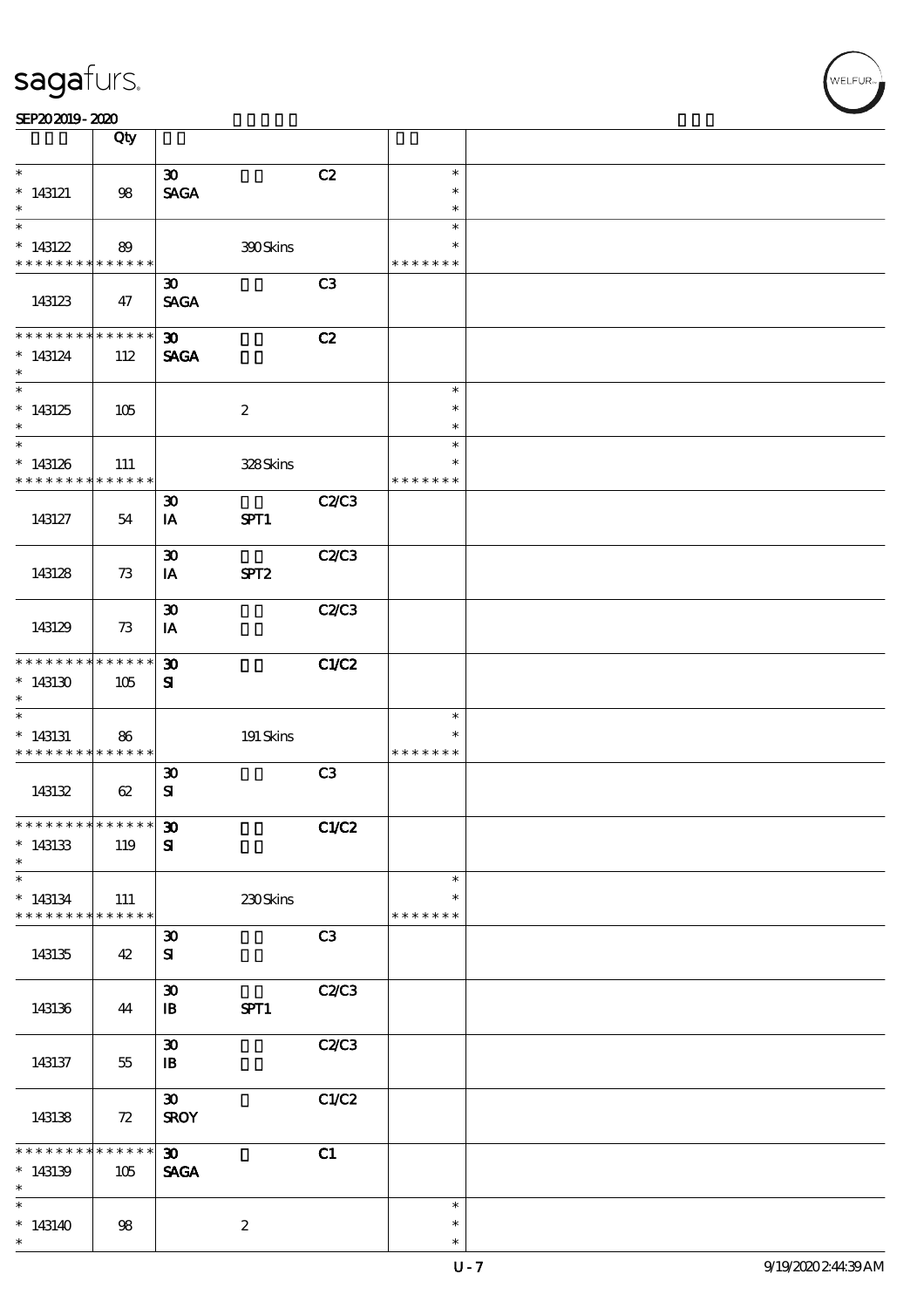#### SEP202019-2020

|                                                          | Qty                   |                             |                  |       |                         |  |
|----------------------------------------------------------|-----------------------|-----------------------------|------------------|-------|-------------------------|--|
| $\ast$                                                   |                       | $\boldsymbol{\mathfrak{D}}$ |                  | C1    | $\ast$                  |  |
| $*143141$                                                | 98                    | <b>SAGA</b>                 |                  |       | $\ast$                  |  |
| $\ast$                                                   |                       |                             |                  |       | $\ast$                  |  |
|                                                          |                       |                             |                  |       | $\ast$                  |  |
| $*143142$                                                | 84                    |                             | $\overline{4}$   |       | $\ast$                  |  |
| $\ast$                                                   |                       |                             |                  |       | $\ast$<br>$\ast$        |  |
| $*143143$                                                | 25                    |                             | 410Skins         |       | $\ast$                  |  |
| * * * * * * * * <mark>* * * * * * *</mark>               |                       |                             |                  |       | * * * * * * *           |  |
| * * * * * * * * * * * * * * <mark>*</mark>               |                       | $\boldsymbol{\mathfrak{D}}$ |                  | C2    |                         |  |
| $*143144$                                                | 105                   | <b>SAGA</b>                 |                  |       |                         |  |
| $\ast$                                                   |                       |                             |                  |       | $\ast$                  |  |
| $*143145$                                                |                       |                             |                  |       | $\ast$                  |  |
| $*$                                                      | 98                    |                             | $\boldsymbol{2}$ |       | $\ast$                  |  |
|                                                          |                       |                             |                  |       | $\ast$                  |  |
| $*143146$                                                | 98                    |                             | 3                |       | $\ast$                  |  |
| $\ast$                                                   |                       |                             |                  |       | $\ast$                  |  |
| $*$                                                      |                       |                             |                  |       | $\ast$                  |  |
| $* 143147$<br>* * * * * * * * <mark>* * * * * * *</mark> | 91                    |                             | 392Skins         |       | $\ast$<br>* * * * * * * |  |
| * * * * * * * * * * * * * * *                            |                       | $\boldsymbol{\mathfrak{D}}$ |                  | C1    |                         |  |
| $*143148$                                                | 112                   | <b>SAGA</b>                 |                  |       |                         |  |
| $\ast$                                                   |                       |                             |                  |       |                         |  |
|                                                          |                       |                             |                  |       | $\ast$                  |  |
| $*143149$<br>* * * * * * * * <mark>* * * * * *</mark> *  | 96                    |                             | 208Skins         |       | * * * * * * *           |  |
| * * * * * * * * * * * * * * *                            |                       | $\boldsymbol{\mathfrak{D}}$ |                  | C2    |                         |  |
| $*143150$                                                | 112                   | <b>SAGA</b>                 |                  |       |                         |  |
| $\ast$                                                   |                       |                             |                  |       |                         |  |
| $\overline{\ast}$                                        |                       |                             |                  |       | $\ast$                  |  |
| $*143151$                                                | 105                   |                             | $\boldsymbol{2}$ |       | $\ast$                  |  |
| $\ast$                                                   |                       |                             |                  |       | $\ast$<br>$\ast$        |  |
| $*143152$                                                | 34                    |                             | 251 Skins        |       | $\ast$                  |  |
| * * * * * * * * <mark>* * * * * * *</mark>               |                       |                             |                  |       | * * * * * * *           |  |
| ************** 30                                        |                       |                             |                  | C1/C2 |                         |  |
| $*143153$                                                | 105                   | IA                          | SPT1             |       |                         |  |
| $\ast$                                                   |                       |                             |                  |       |                         |  |
| $\ast$                                                   |                       |                             |                  |       | $\ast$<br>$\ast$        |  |
| $*143154$<br>* * * * * * * * * * * * * * <mark>*</mark>  | 46                    |                             | $151$ Skins      |       | * * * * * * *           |  |
|                                                          |                       | $\boldsymbol{\mathfrak{D}}$ |                  | C2C3  |                         |  |
| 143155                                                   | 75                    | IA                          | SPT <sub>2</sub> |       |                         |  |
|                                                          |                       |                             |                  |       |                         |  |
| * * * * * * * *                                          | * * * * * *           | $\boldsymbol{\mathfrak{D}}$ |                  | C1/C2 |                         |  |
| $*143156$<br>$\ast$                                      | 112                   | ${\bf s}$                   |                  |       |                         |  |
| $\ast$                                                   |                       |                             |                  |       | $\ast$                  |  |
| $*143157$                                                | 94                    |                             | 206Skins         |       | $\ast$                  |  |
| * * * * * * * * <mark>* * * * * *</mark>                 |                       |                             |                  |       | * * * * * * *           |  |
| * * * * * * * *                                          | ******                | $\boldsymbol{\mathfrak{D}}$ |                  | C3    |                         |  |
| $*143158$<br>$\ast$                                      | 105                   | ${\bf s}$                   |                  |       |                         |  |
| $\ast$                                                   |                       |                             |                  |       | $\ast$                  |  |
| $*143159$                                                | 24                    |                             | 129Skins         |       |                         |  |
| * * * * * * * * * * * * * * *                            |                       |                             |                  |       | * * * * * * *           |  |
|                                                          |                       | $\boldsymbol{\mathfrak{D}}$ |                  | C2C3  |                         |  |
| 143160                                                   | $\boldsymbol{\omega}$ | $\mathbf{B}$                | SPT1             |       |                         |  |

┱

VELFUR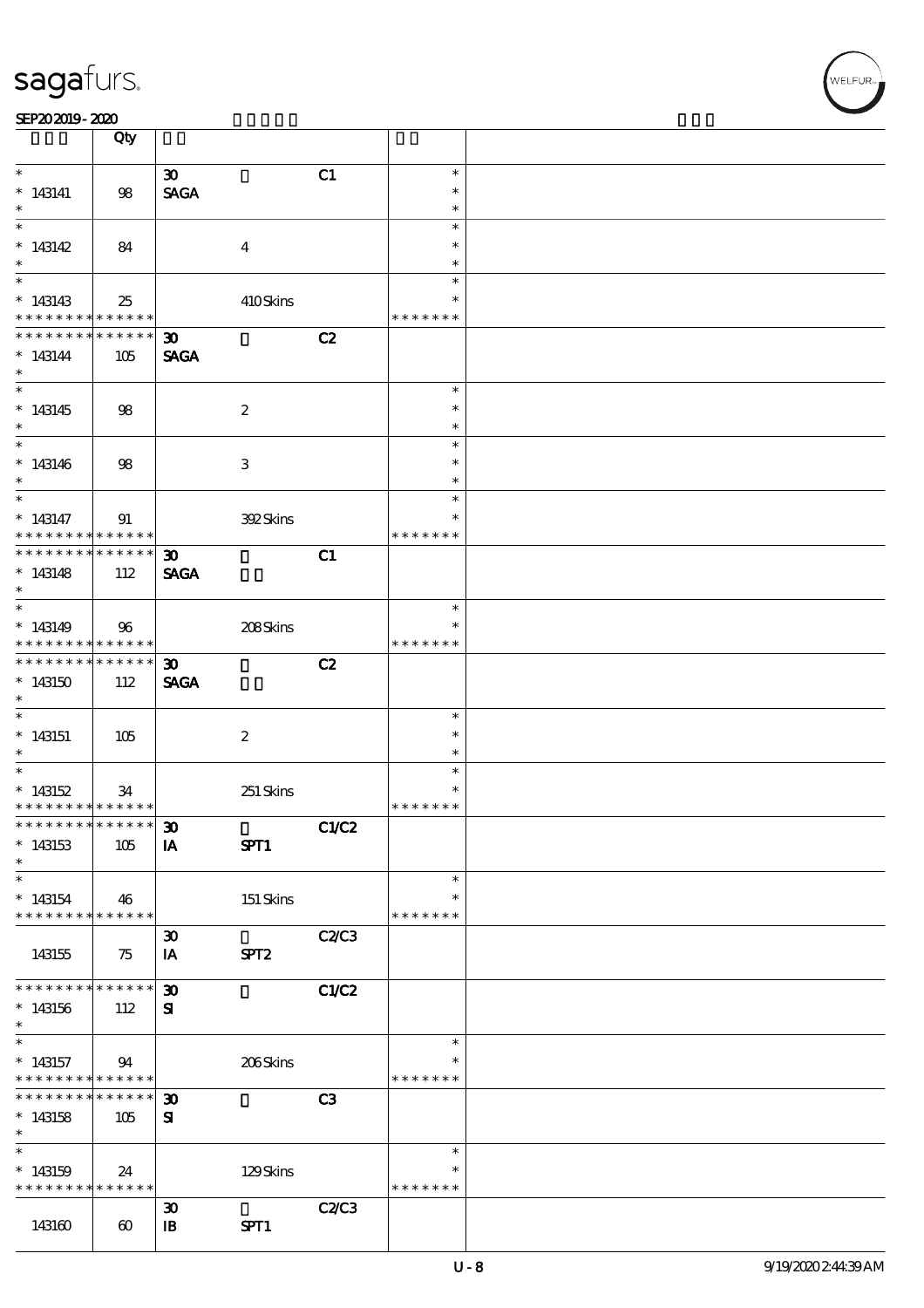|                                                       | Qty                   |                             |                  |              |                         |  |
|-------------------------------------------------------|-----------------------|-----------------------------|------------------|--------------|-------------------------|--|
|                                                       |                       | $\boldsymbol{\mathfrak{D}}$ |                  | C2/C3        |                         |  |
| 143161                                                | 41                    | $\mathbf{B}$                | SPT <sub>2</sub> |              |                         |  |
|                                                       |                       | $\boldsymbol{\mathfrak{D}}$ | $\mathcal{L}$    | C1/C2        |                         |  |
| 143162                                                | 58                    | <b>SAGA</b>                 | <b>NEC</b>       |              |                         |  |
|                                                       |                       | $\boldsymbol{\mathfrak{D}}$ | $\mathcal{L}$    | C3           |                         |  |
| 143163                                                | 30                    | <b>SAGA</b>                 |                  |              |                         |  |
|                                                       |                       | $\boldsymbol{\mathfrak{D}}$ | $\mathcal{L}$    | C2/C3        |                         |  |
| 143164                                                | 59                    | IA                          |                  |              |                         |  |
|                                                       |                       | $\boldsymbol{\mathfrak{D}}$ | $\mathcal{L}$    | C2/C3        |                         |  |
| 143165                                                | 45                    | $\mathbf{B}$                |                  |              |                         |  |
| * * * * * * * * <mark>* * * * * * *</mark>            |                       | $\boldsymbol{\mathfrak{D}}$ |                  | C1           |                         |  |
| $*143166$<br>$\ast$                                   | 105                   | <b>SAGA</b>                 |                  |              |                         |  |
| $\overline{\ast}$                                     |                       |                             |                  |              | $\ast$                  |  |
| $*143167$<br>* * * * * * * *                          | 49<br>$***$ * * * * * |                             | 154Skins         |              | $\ast$<br>* * * * * * * |  |
| * * * * * * * * <mark>* * * * * * *</mark>            |                       | $\boldsymbol{\mathfrak{D}}$ |                  | C2           |                         |  |
| $*143168$<br>$\ast$                                   | 105                   | <b>SAGA</b>                 |                  |              |                         |  |
|                                                       |                       |                             |                  |              | $\ast$                  |  |
| $*143169$<br>* * * * * * * * <mark>* * * * * *</mark> | 62                    |                             | 167Skins         |              | * * * * * * *           |  |
|                                                       |                       | $\boldsymbol{\mathfrak{D}}$ |                  | C1           |                         |  |
| 143170                                                | $\boldsymbol{\omega}$ | <b>SAGA</b>                 |                  |              |                         |  |
|                                                       |                       | $\boldsymbol{\mathfrak{D}}$ |                  | C2           |                         |  |
| 143171                                                | 80                    | <b>SAGA</b>                 |                  |              |                         |  |
|                                                       |                       | $\boldsymbol{\mathfrak{D}}$ |                  | C2C3         |                         |  |
| 143172                                                | 91                    | IA                          | SPT1             |              |                         |  |
|                                                       |                       | $\pmb{\mathfrak{D}}$        |                  | C2C3         |                         |  |
| 143173                                                | 64                    | IA                          | SPT <sub>2</sub> |              |                         |  |
| * * * * * * * *                                       | * * * * * *           | $\boldsymbol{\mathfrak{D}}$ |                  | <b>C2/C3</b> |                         |  |
| $*143174$<br>$\ast$                                   | 112                   | ${\bf s}$                   |                  |              |                         |  |
| $\overline{\ast}$                                     |                       |                             |                  |              | $\ast$                  |  |
| $*143175$<br>* * * * * * * * <mark>* * * * * *</mark> | 44                    |                             | 156Skins         |              | * * * * * * *           |  |
|                                                       |                       | $\boldsymbol{\mathfrak{D}}$ | $\boldsymbol{X}$ | C1/C2        |                         |  |
| 143176                                                | 64                    | <b>SROY</b>                 |                  |              |                         |  |
|                                                       |                       | $\boldsymbol{\mathfrak{D}}$ | $\mathbf{X}$     | C2C3         |                         |  |
| 143177                                                | 47                    | $\mathbf{B}$                | SPT1             |              |                         |  |
|                                                       |                       | $\boldsymbol{\mathfrak{D}}$ | $\mathbf{X}$     | C2C3         |                         |  |
| 143178                                                | 50                    | $\mathbf{B}$                | SPT <sub>2</sub> |              |                         |  |
| * * * * * * * *                                       | * * * * * * *         | $\boldsymbol{\mathfrak{D}}$ | $\mathbf{x}$     | C1/C2        |                         |  |
| $*143179$                                             | 98                    | <b>SAGA</b>                 |                  |              |                         |  |
| $\ast$                                                |                       |                             |                  |              |                         |  |
|                                                       |                       |                             |                  |              | $\ast$                  |  |
| $*143180$<br>* * * * * * * *                          | 24<br>$* * * * * * *$ |                             | 122Skins         |              | $\ast$<br>* * * * * * * |  |
|                                                       |                       |                             |                  |              |                         |  |

 $\overline{\mathsf{T}}$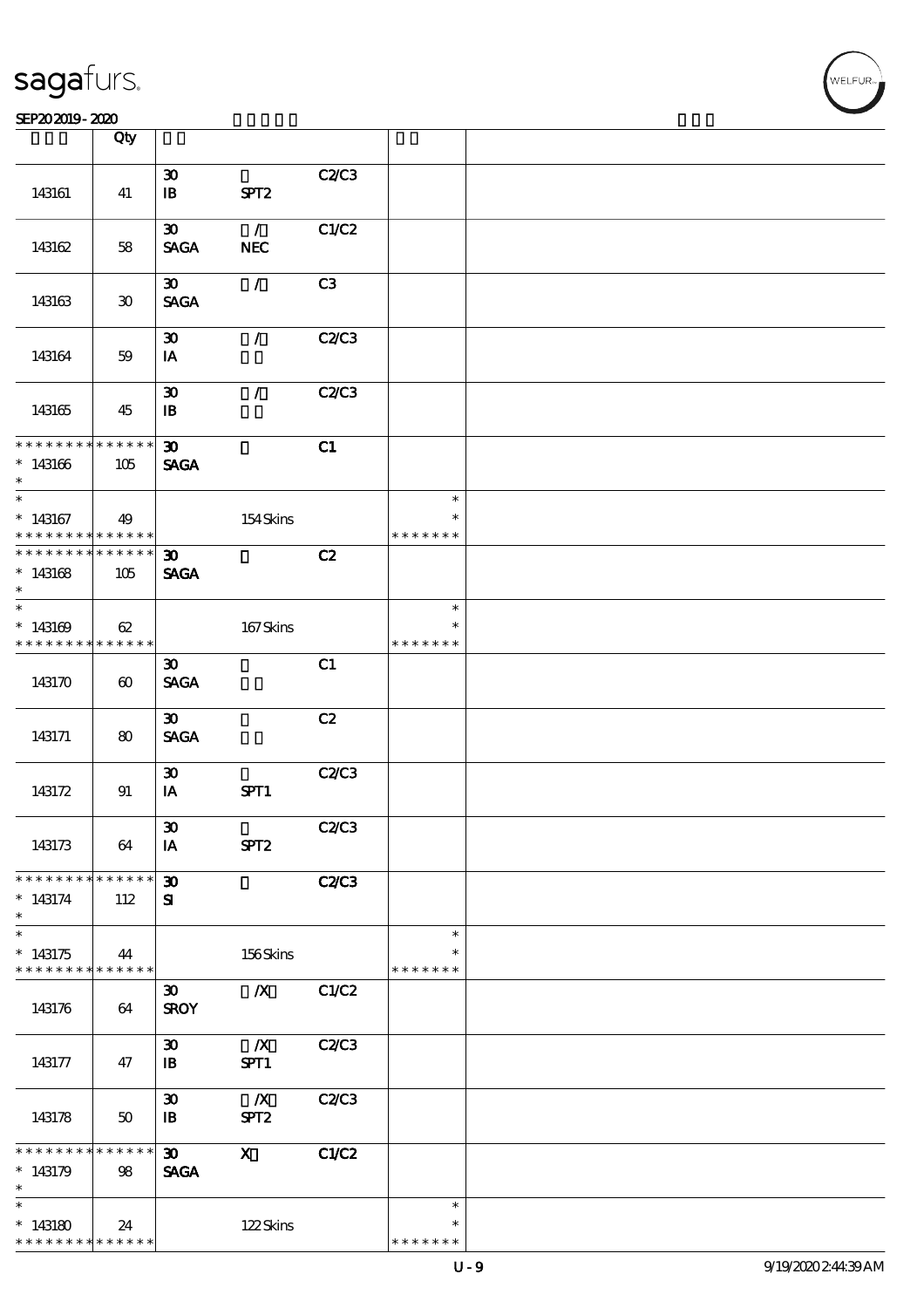#### SEP202019-2020

|        | Qty |                                            |                                |              |  |
|--------|-----|--------------------------------------------|--------------------------------|--------------|--|
| 143181 | 63  | $\boldsymbol{\mathfrak{D}}$<br>${\bf s}$   | $\mathbf{x}$                   | <b>C2/C3</b> |  |
| 143182 | 37  | $\boldsymbol{\mathfrak{D}}$<br><b>SAGA</b> | $X$ / $ZX$                     | <b>C2/C3</b> |  |
| 143183 | 46  | $\boldsymbol{\mathfrak{D}}$<br>IA          | $X$ / $ZX$<br>SPT1             | C2C3         |  |
| 143184 | 34  | $\boldsymbol{\mathfrak{D}}$<br>IA          | $X$ / $ZX$<br>SPT <sub>2</sub> | <b>C2/C3</b> |  |
| 143185 | 58  | $\boldsymbol{\mathfrak{D}}$<br><b>SAGA</b> | $\boldsymbol{\mathsf{z}}$      | <b>C2/C3</b> |  |
| 143186 | 68  | $\boldsymbol{\mathfrak{D}}$<br><b>SAGA</b> | $\boldsymbol{\mathsf{X}}$      | C1/C2        |  |

WELFUR<sub>™</sub>